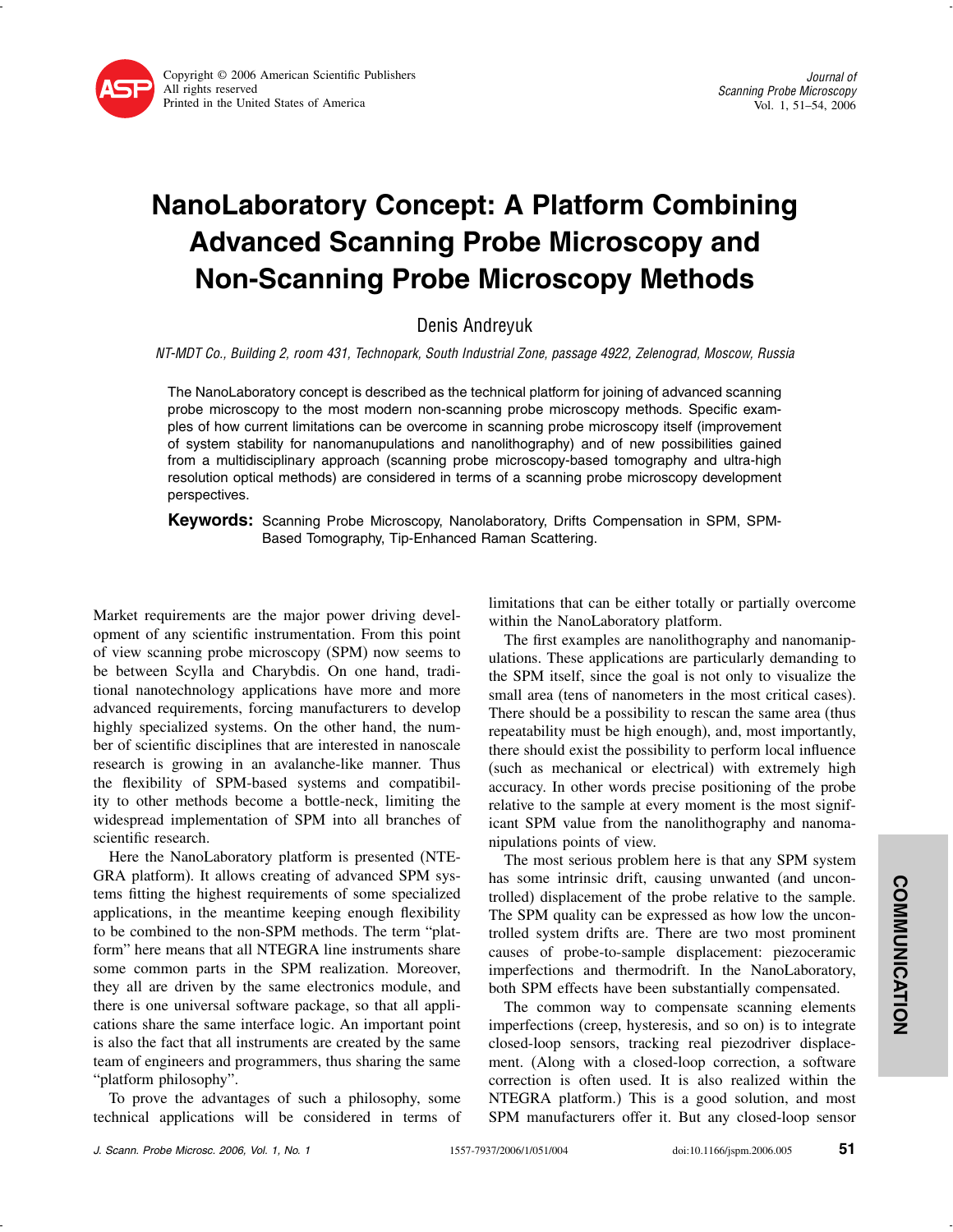always generates its own noise, affecting the measurements quality. On submicrometer scanning fields, it becomes crucial. Thus the size of the smallest area that can be scanned with the closed-loop control switched on is the criterion of the sensor and integration quality. On most commercially available systems, the closed-loop sensors should be switched off below 300–500 nm. NTEGRA line SPMs provide confident closed-loop control down to 50 nm. In addition, in most NTEGRA configurations, a low-noise sensor for the Z-direction is available too, since precise control of vertical probe movement is absolutely essential for many nanomanipulation experiments.

Currently there are no common approaches to overcome thermodrift, i.e., drift caused by unequal thermal expansion/compression of the SPM parts. They actually represent a serious problem. From quantitative evaluation made in Ref. [1], it becomes obvious that 50 nm per Kelvin of temperature difference is a reasonable value. In working SPM device, there always exist some local source of heat (e.g., integrated electronics components, lasers, etc). Moreover, even under climate-controlled conditions, room temperature differences of 2–5 K are usual due to slow airflow. As a result, in the best commercially available SPMs typical drift when working at room temperature is 10–15 nm/h. The problem is even more prominent when the experiment requires heating or cooling of the sample. In that case displacement usually is not less than 30–50 nm/K. In other words heating the sample from room temperature to 120 °C normally causes  $3-5 \mu m$  displacement!

There are several solutions developed within the NTEGRA platform to decrease the SPM thermodrift. One is the so-called self-compensation principle. The main issue here is thoroughly calculated system geometry and material combination (thermal expansion and thermal conductivity coefficients are mainly taken into account). As a result the overall probe-to-sample displacement is minimized, because expansion of any single part is always compensated by expansion of some other part of the system. Another solution is the measurement chamber's design, providing almost no temperature gradient between the probe and the sample. For high-temperature experiments the important feature is that the scanner is spatially isolated from the measurement chamber, thus it is not heated directly. The SPM registration module design has been changed to reduce the laser noise, and sophisticated whole-system cooling has been developed. The result can be expressed quantitatively: the room temperature drift in the NTEGRA Therma system is 3–5 nm/h (Fig. 1). When working at a temperature other than the room temperature, the drift is as low as 10–15 nm/K. It is a safe bet to say that the system stability is much better than that achievable in any other commercial system to date, and this particular characteristic makes it the system of choice for nanolithography and nanomanipulation applications.



Fig. 1. Nanoparticles coupled to carbon nanotubes. The same area  $(200 \times 200 \text{ nm})$  was imaged repetitively for 7 h. Overall *XY* displacement of the marker feature (single nanoparticle) for 7 h was as small as about 35 nm. Images obtained by Dr. A. Temiryasev, NT-MDT. Sample courtesy of Dr. H. B. Chan, Department of Physics, University of Florida, USA.

Being the system developed for applications, where the long-term stability is required and experiments at changing temperature are of high importance, NTEGRA Therma also represents an example of a highly specialized system within the NanoLaboratory platform. The next step is to consider the functionality appearing when SPM is combined with non-SPM approaches. It is worthwhile to focus on cases where the functionality of a combined system is greater than the sum of functionality of the two instruments working separately, i.e., when the combination opens up some new perspectives.

It is well-known that most of SPM methods study the surface of the sample. SPM tomography allows the expansion of the power of SPM multiparametric experiments into the sample volume. The principal scheme of the SPM tomography setup is shown in Figure 2. Two instruments are working successively: ultramicrotome and SPM. Ultramicrotome's diamond knife removes a slice from the sample, opening the surface for SPM imaging or measurement. Then the next slice is removed and the next cycle begins. A series of SPM images can then be reconstructed into a 3D model, where spatial distribution of parameters of interest can be visualized and studied quantitatively. The thickness of each section can be as small as 20 nm and this is a resolution limit for the Z (third)-dimension.



Fig. 2. Principal scheme of the AFM tomography setup: 1, sample; 2, sample holder; 3, movable ultramicrotome arm; 4, ultramicrotome knife; 5, AFM scanner; 6, probe holder; 7, AFM probe.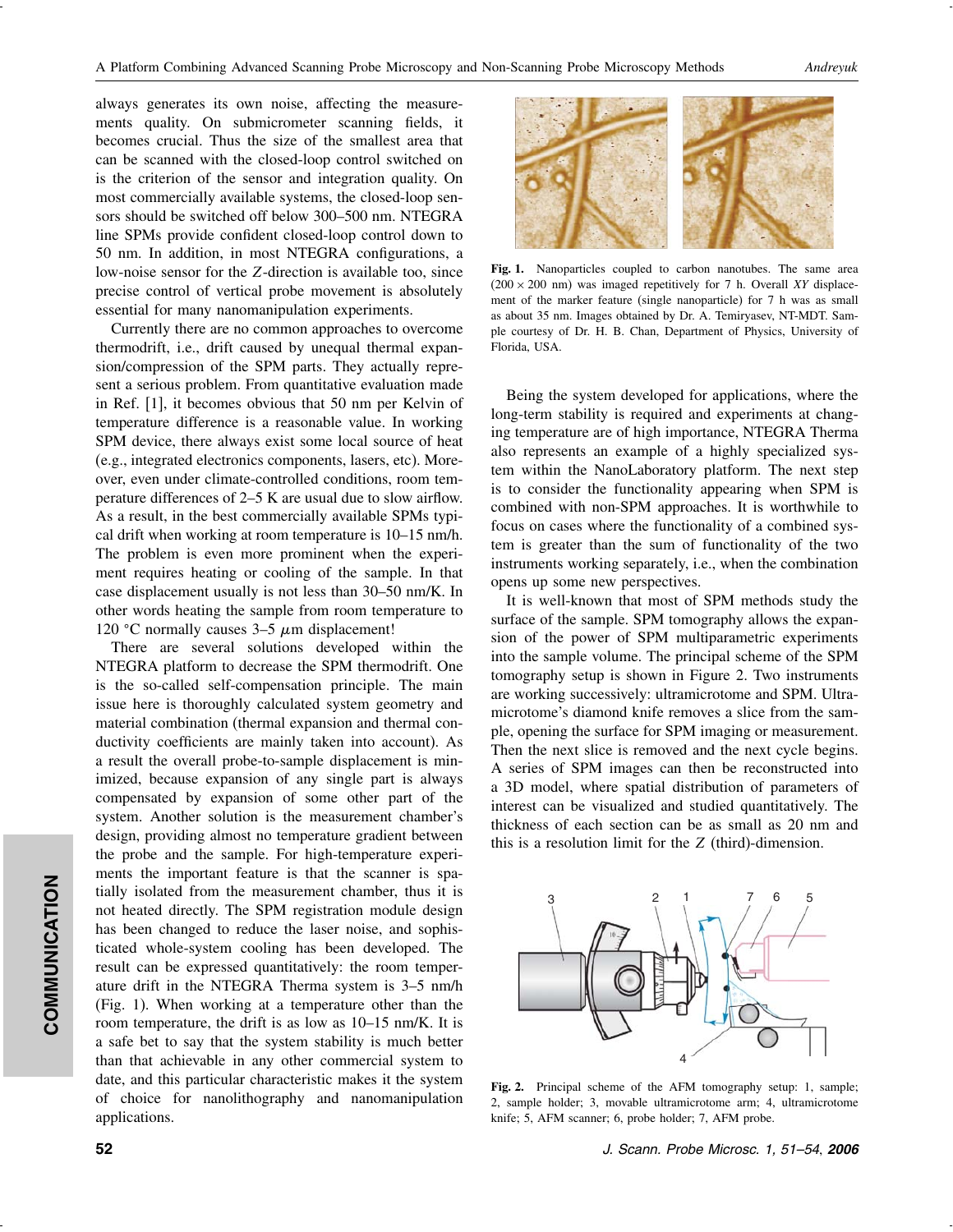

Fig. 3. 3D model of ABS/PA6 (acrylonitrile–butadienestyrene/ polyamide 6) polymer blend structure  $(8.0 \times 5.6 \times 0.6 \text{ um}, \text{sectioning})$ step was 40 nm). SPM images obtained in phase detection microscopy mode. Images obtained by Dr. A.Efimov, NT-MDT. Sample courtesy of Institut f. Polymere, ETH Zurich, Switzerland.

Currently there are two branches of science that are urgently interested in SPM tomography. First is the creation of new materials, especially nanocomposite polymers. Figure 3 shows a 3D model of a polymer blend as reconstructed after phase detection microscopy with a sectioning step of 40 nm. Distribution of silica or carbon nanoparticles within the polymer matrix can be visualized this way. From the material testing point of view, a large variety of SPM techniques offer additional possibilities, since electrical and magnetic properties of the material sample can be reconstructed as well.

Another field where SPM tomography can be very useful is in the Life Sciences. Some reports have already been published concerning applicability of SPM to epoxy resin embedded biological samples.2 There is no doubt that SPM tomography is a very promising tool for such areas as developmental biology, neuroscience, and cancer medicine—for all fields where 3D visualization is of most importance.

Optical properties can be studied by conventional optical microscopy-based methods. The main limitation common for all such approaches is the diffraction of light, which affects the spatial resolution. A confocal scheme and some advanced techniques can greatly improve signal-to-noise ratio (e.g., such techniques for fluorescence imaging as multiphoton excitation or total internal reflection), but the in-plane (*XY*) resolution cannot be better than approximately half of the light wavelength, i.e., about 200 nm, in the best confocal systems. The same is the limit of theoretically achievable resolution for microscopy-based local spectroscopy techniques (e.g., Raman microspectroscopy). In fact, the *XY* resolution in commercial micro-Raman systems currently is about 300–500 nm.

It should be mentioned that conventional microscopybased micro-Raman systems have relatively high sensi-

tivity thresholds. If only a few molecules of interest are present within the beam spot, they usually will not provide a Raman signal strong enough to be detected (remember that about 1 of  $10<sup>7</sup>$  incident photons is scattered by Raman effect).

Scanning near-field optical microscopy (SNOM) employing the unusual properties of light passed through the subwave aperture overcomes the diffraction limit. In that case a resolution of 30–50 nm can be achieved. Light intensity is the main factor limiting SNOM applicability. After light has gone through the aperture, its intensity decreases by factor of  $10^4 - 10^5$ . This is why Raman spectroscopy can not be performed via SNOM. For the same reason, even weak fluorescence registration (e.g., single molecules detection) is substantially obstructed within this method.

The most promising approach to increasing the signal intensity is to use effects of local electromagnetic field enhancement. The phenomenon is that in close proximity of nanometer scale asperities, the light properties significantly change, greatly enhancing Raman scattering and some other optical effects. For silver or gold asperities the theory predicts local Raman scattering enhancement by a factor of  $10^{12}$ .<sup>3</sup>

The so-called SERS technique (surface-enhanced Raman scattering) nowadays is widely used for single molecule detection by conventional Raman microscopy. The idea is that if molecules of interest are homogenously distributed on the surface of a special substrate (usually there are fixed Ag nanoparticles), some molecules would sit near the SERS-active particles. When such molecules are illuminated, they provide a detectable signal. Two



Fig. 4. Latex particles imaged synchronously by confocal laser microscopy (A) and atomic force microscopy (B). Apertureless near-field effects occurring between the super sharp DLC tip and the sample provide in-plane optical resolution almost as good as that of AFM (about 30 nm as marked by arrows on the line profile, C). The scan size for A and B is  $2.8 \times 2.8 \mu$ m. Images obtained by Dr. K.Mochalov, NT-MDT.